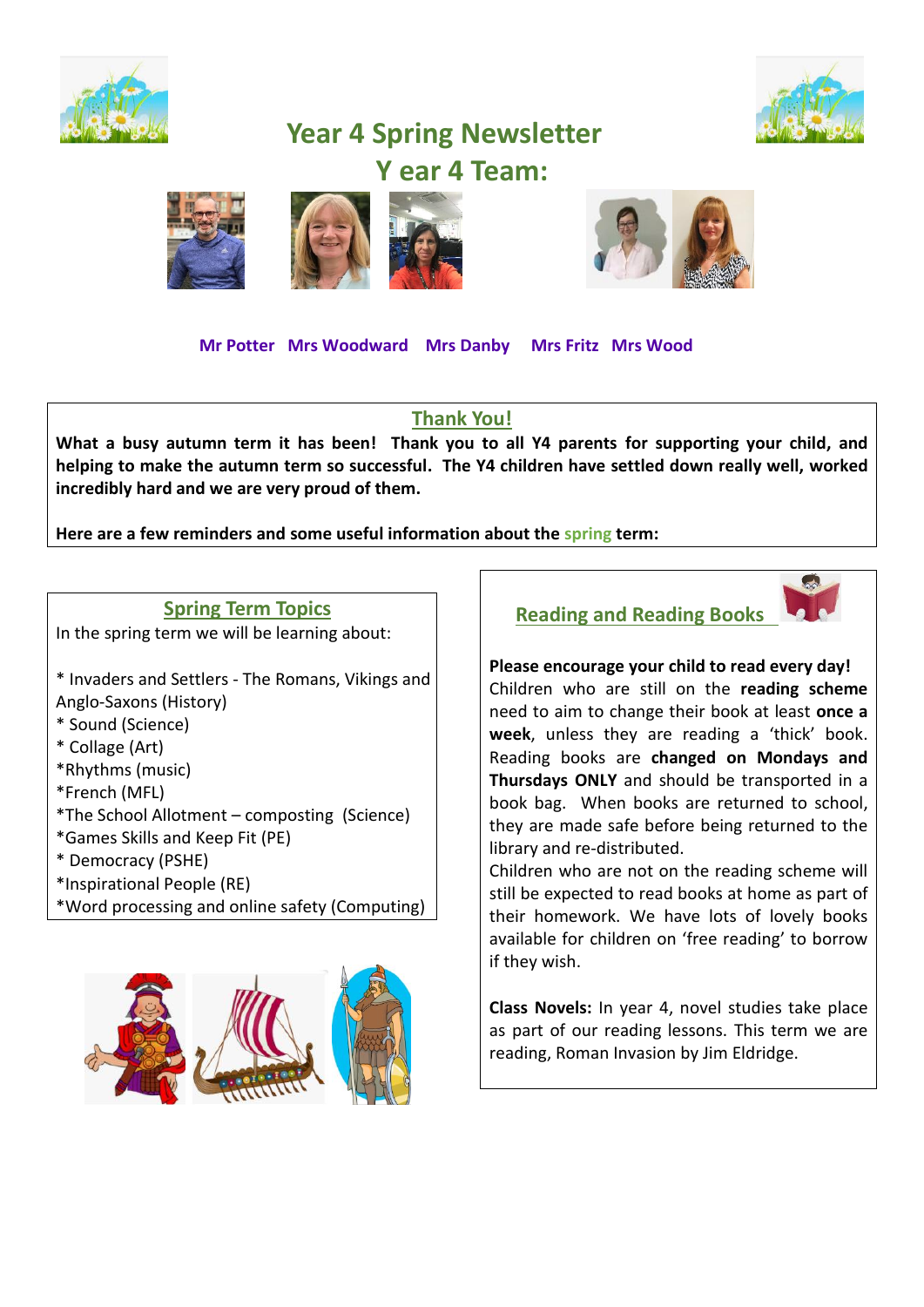## **Spelling ?**

Spellings are set every week and tested the following Friday. Spellings lists will continue to be uploaded onto SeeSaw for the children to access and learn throughout the week. It is imperative that your child **THOROUGHLY LEARNS** their spellings in order to reach the expected standard for Year 4.

## Honework ?

Homework will continue to be set via SeeSaw on Thursdays and should be completed by the following Tuesday if possible. Tasks will be varied and will link to class work. The class teacher will comment on finished work on SeeSaw.



### **Multiplication Tables**

By the end of Year 4, pupils are expected to be able to recall **ALL** multiplication tables up to 12x12. Please continue to encourage your child to use **Timestables Rockstars** to help with this. We have a weekly tables progress test in class every Friday.



This term we will continue to work on improving **handwriting skills**. Many children have already earnt their **'pen licence'** and can now write in pen in their books. School provides a blue pen for children to use once they have their Pen Licence, but your child may wish to use an erasable pen which you can purchase from most supermarkets, stationers or Amazon. Practising at home will really help your child to improve, so please encourage them to do so, especially with written homework tasks which should be joined and neatly presented.

#### **PE**

**PE** days will be **Monday and Fridays for 4FW and Mondays for 4P**. PE will take place outdoors – weather permitting. Children should continue to come to school in their PE kits on these days. Suitable **winter** PE kits consist of jogging bottoms, a T shirt, a sweatshirt or fleece (if possible grey, black and green school colours) and trainers (NOT pumps). Hair longer than shoulder length should be tied back and no jewellery to be worn, unless religious.

**Y4 swimming lessons are expected to begin in January: 4P swimming lessons** start on the 15<sup>th</sup> January until 26<sup>th</sup> March (10 weeks). **4FW** will go swimming from 30<sup>th</sup> April until 15<sup>th</sup> July (11 weeks).



#### **Self-isolation Home learning on Seesaw**

**'Waiting for a Test' Pack** - Please only allow your child to complete this if they are off school waiting for a test result for themselves or a member of the household. We have uploaded several maths and English tasks for your child to complete whilst at home. They were uploaded on Seesaw back in September, so you may need to scroll down through the activities to find them.